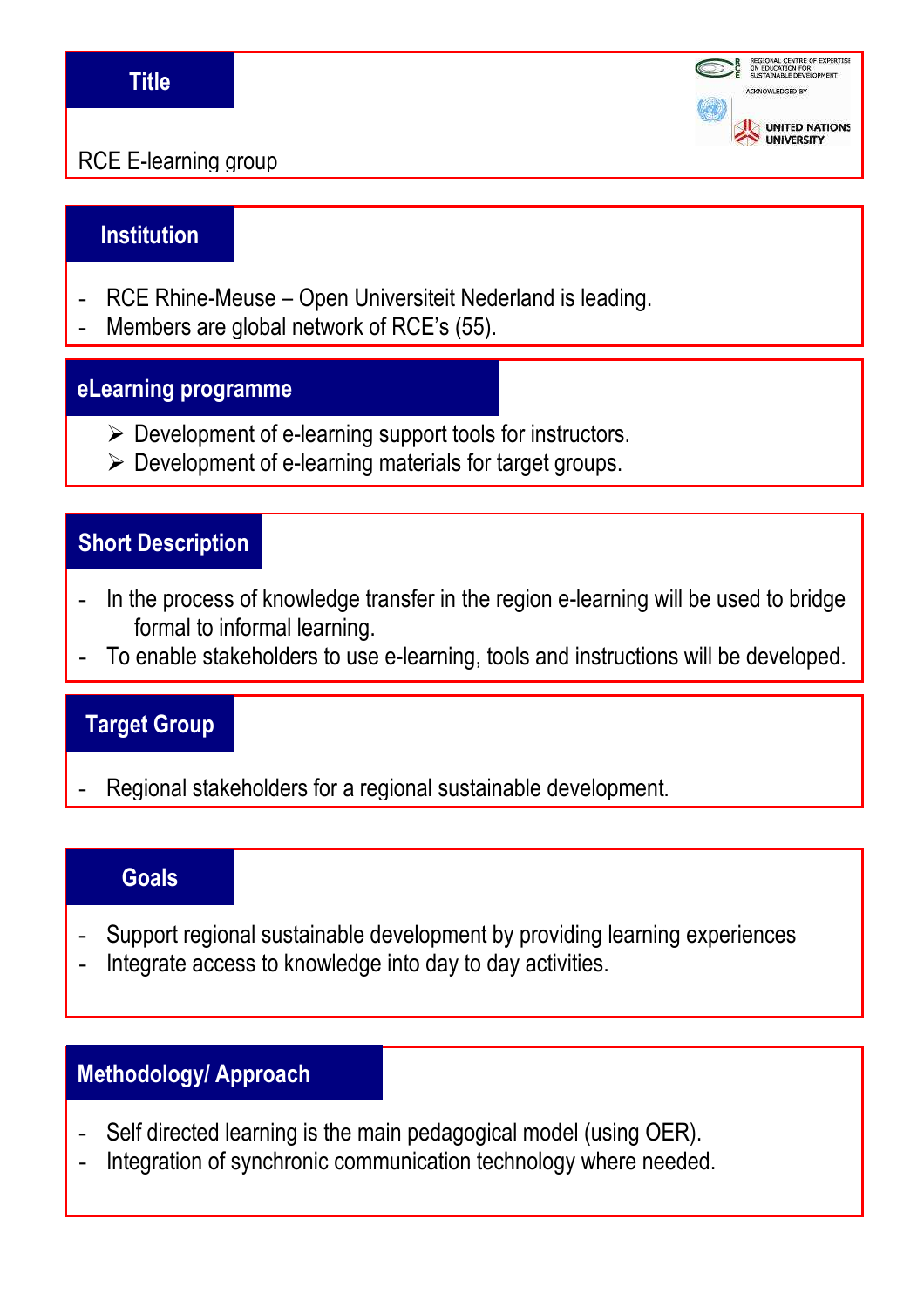# **Main strengths**

- Using OER.

)<br>)

- Accounting for regional/cultural diversity.
- Global access and collaboration.
- Interaction between different stakeholders
- Creating access to quality information

# **Main challenges**

- Resources in terms of dedicated specialists.
- Basic facilities especially in the developing world.

# **Partners**

- RCE's around the world and the RCE Service Centre in Japan (UNU-IAS).
- Local stakeholders in RCE regions around the world.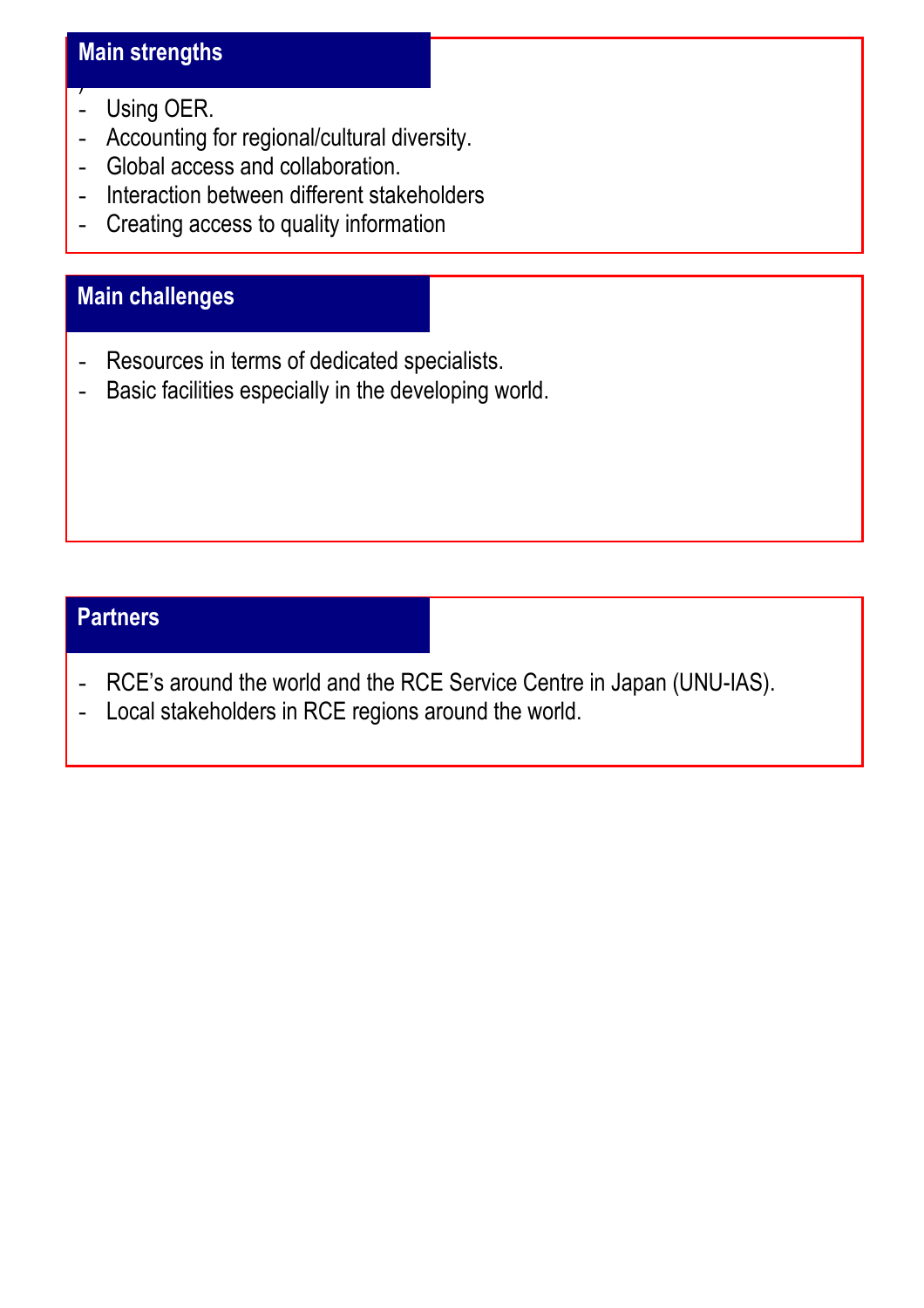## **Illustrations**

The role of Regional Centres of Expertise on Learning for Sustainable Development



- $\cdot$ Based in the Action Plan from the WSSD 2002.
- $\frac{1}{2}$  Based in the UNESCO Implementation plan for the Decade Education for Sustainable Development 2005-2014.
- $\frac{1}{2}$ Coordination: RCE Service Centre (UNU-IAS).

More information:

www.ias.unu.edu www.rcerhine-meuse.eu www.vcse.eu